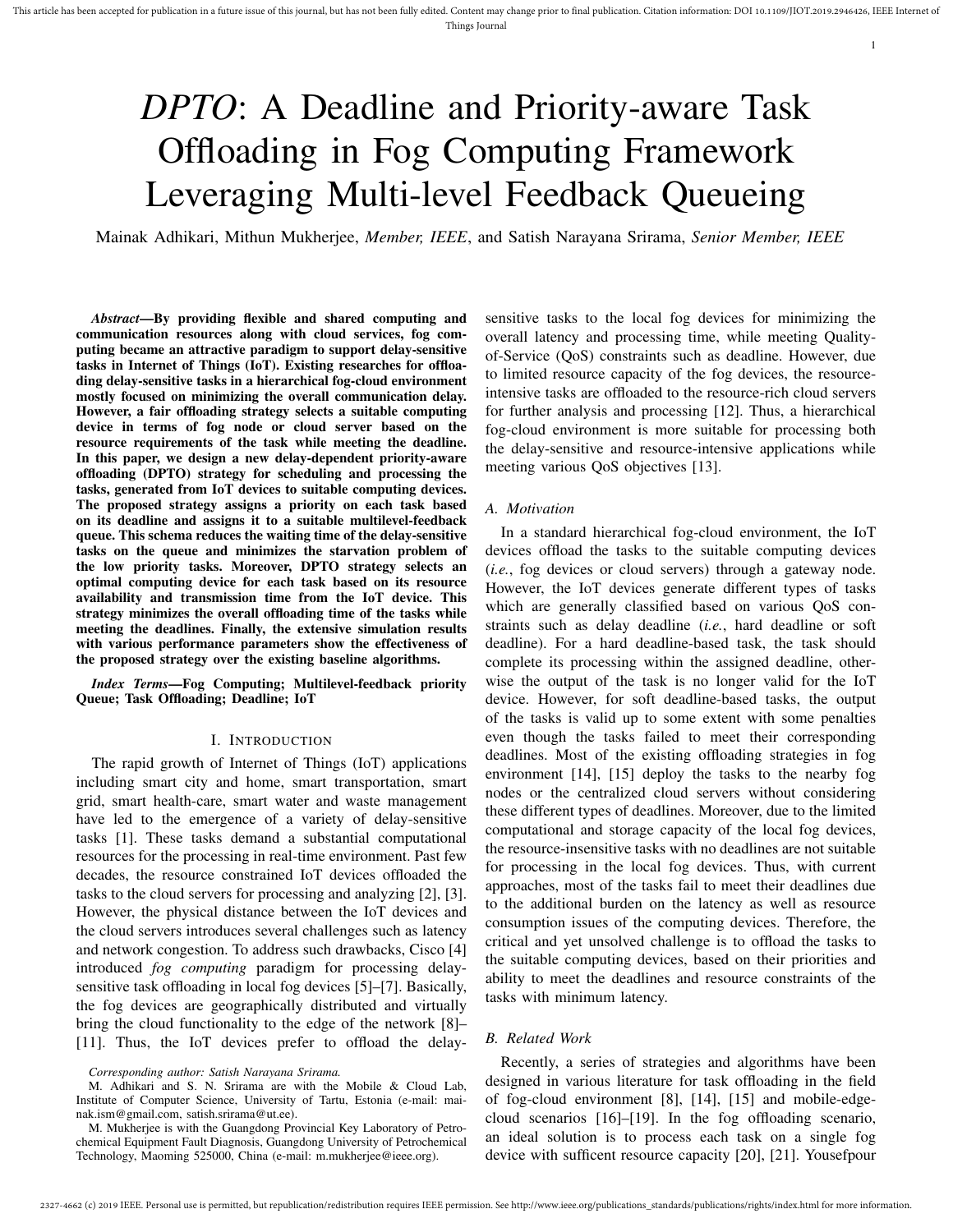*et al.* have introduced a fog integrated cloud environment for processing delay-sensitive IoT application with minimum processing time [22]. An analytical model based on queueing theory has been designed by Souza *et al.* for minimizing the service delay and offloading time of the tasks [23]. Rodrigues *et al.* have designed a delay-sensitive task offloading strategy with virtual machine migration and transmission power control parameters for minimizing the offloading time and processing delay [24]. Fricker *et al.* have introduced an optimal offloading strategy for minimizing the offloading time while balancing the loads among the multiple fog devices [25]. He *et al.* have designed a heuristic offloading strategy for deploying the tasks on the optimal fog node in a multi-tier fog-cloud environment for minimizing the offloading time [26]. Shih *et al.* have developed a fog-radio access network for offloading ultra low-latency tasks with minimum processing time and offloading delay [27].

Yang *et al.* have designed a maximum energy efficient offloading strategy for processing intelligent IoT applications with minimum latency and processing time on a homogeneous fog environment [28]. Mansouri *et al.* have devolved an offloading game model for processing the real-time tasks on the powerful fog devices with minimum latency and computation time in a hierarchical fog-cloud environment [29]. The proposed strategy further optimized using pure Nash Equilibrium technique. Liu *et al.* have designed a hybrid computational offloading strategy in a multi-tier fog-cloud environment for minimizing the latency with efficient resource utilization [30]. Du *et al.* have devolved a computational offloading and resource allocation strategy in a mixed fog-cloud environment for minimizing the latency and energy usage of the the real-time tasks with efficient resource utilization [31]. Jiang *et al.* have designed a latency-aware offloading strategy in a multi-tier fog-cloud environment for utilizing the communication and computation resources with minimum transmission delay [32]. The existing task offloading strategies deployed the tasks to the suitable fog devices or cloud servers for minimizing the processing time and offloading delay without concerning the QoS constraint such as deadline of the tasks.

Queueing theory is being widely applied in the field of hierarchical fog-cloud environment to reduce the offloading time of the tasks to the selected computing devices [33], [34]. For example, Fan *et al.* have developed a M/M/1 queueing model considering computational delay and offloading time of the tasks in mobile-cloud environment with minimum resource cost and response time [35]. Moreover, Kumar *et al.* have designed an *on-demand* computational offloading framework using a queueing model to minimize the cost of the tasks while balancing the workload [36]. Liu *et al.* have designed an optimal offloading strategy using a linear programming method under a queueing model for minimizing the transmission delay and energy consumption of the resources [37]. Nan *et al.* have developed a queueing model with Lyapunov optimization technique in fog-cloud environment for minimizing the processing dealy and cost of the tasks while offloading to a suitable computing device [38]. Alnoman *et al.* have proposed a priority-aware scheduling strategy for delay-sensitive applications using a queueing model which

minimizes the overall delay for the tasks in a fog-cloud environment [39]. Moreover, a multi-cast queueing network is suggested in fog environment for minimizing the delay and utilizing the computing resources efficiently [40].

The existing offloading strategies have used queueing model for storing the data to find an optimal computing device without considering the priority of the tasks. Basically, all the computing devices and their idle resource capacities can be selflessly process the tasks without considering their priority and constraints. However, nowadays, the IoT devices generate various types of delay-sensitive tasks which should complete to process with minimum offloading time. Thus, most of the existing strategies fail to meet the QoS constraints of the tasks with minimum offloading time.

# *C. Objective and Contributions*

To overcome such issue, in this paper, we introduce a heuristic task offloading schema in a hierarchical fog-cloud environment for IoT applications using a multilevel-feedback queueing model. The main objectives of the work is to minimize the overall queueing waiting time and offloading time of the real-time tasks while meeting the deadline and resource constraints. Extensive simulation results with various performance matrices are presented to show the effectiveness of the proposed schema. The main contributions of this paper are summarized as follows.

- We consider a hierarchical fog-Cloud model for processing the tasks generated from the IoT devices. The proposed framework provisions both the ad-hoc fog nodes with distributed opportunistic computing resources and the centralized Cloud servers with sufficient computational resource capacity.
- We further developed a priority assignment strategy to classify the tasks into three categories based on their deadlines. Moreover, we designed a rule-based task scheduling strategy for finding an optimal order of the tasks and minimizing the waiting time in the queue.
- A heuristic task offloading strategy is suggested to find a suitable computing device that minimizes the overall offloading time.

The rest of the paper is organized as follows. Section II presents the system model and problem formulation of the work. The delay-dependent priority-aware task offloading strategy is discussed in Section III. The simulation results are presented in Section IV. Finally, conclusions are drawn in Section V.

# II. SYSTEM MODEL AND PROBLEM FORMULATION

# *A. Network Model*

As illustrated in Fig. 1, we consider a hierarchical fog-Cloud scenario with a set of K IoT devices denoted as  $K =$  $\{1, 2, \ldots, K\}$  and a set of locally distributed N fog devices denoted as  $\mathcal{N} = \{1, 2, ..., N\}$ . Furthermore, we consider a set  $G = \{1, 2, \ldots, G\}$  of IoT gateways that receive the tasks from the multiple IoT devices and offload these tasks to the suitable computing devices such as fog devices or remote cloud servers. Denote  $F_n^{\text{MM}}$  as the memory usage of the *n*th fog node.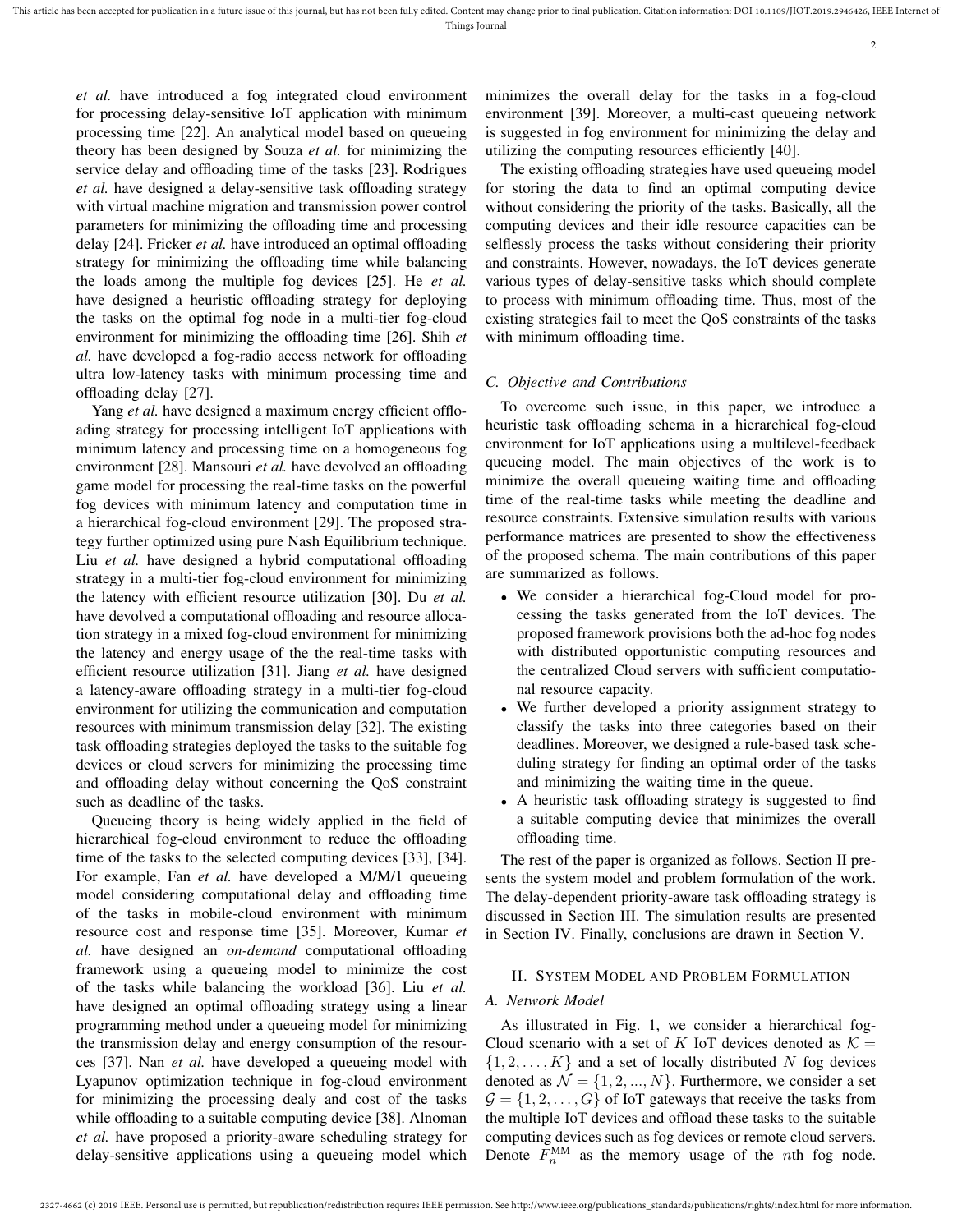TABLE I MAIN NOTATION DEFINITION

| Symbols                                | Definition                                                                                 |
|----------------------------------------|--------------------------------------------------------------------------------------------|
| K                                      | The number of total IoT devices in the network                                             |
| $\boldsymbol{N}$                       | The number of total fog nodes in the network                                               |
| $\overline{M}$                         | The number of total cloud servers in the data center                                       |
| G                                      | The number of total IoT gateways in the network                                            |
| L                                      | The number of total tasks                                                                  |
| $B_{ji}^{up}$                          | The uploading bandwidth [bits/second] from <i>i</i> th Fog device                          |
|                                        | to <i>j</i> th cloud server                                                                |
| $B_{ij}^{\text{out}}$                  | The downloading bandwidth [bits/second] from jth cloud<br>server to <i>i</i> th Fog device |
| $\mathcal{X}_i$                        | Input data size [bits] of $j$ th task                                                      |
| $PR_i$                                 | Processing density of <i>i</i> th computing device                                         |
| $D_j$                                  | The total number of CPU cycles to process the <i>j</i> th task                             |
| $\mathfrak{T}_i$                       | The deadline of the $j$ th task                                                            |
| $f_i$                                  | The CPU frequency [cycles/second] of the <i>i</i> th computing                             |
|                                        | device $i \in (\mathcal{K} \cup \mathcal{N} \cup \mathcal{M})$                             |
| $f_k$                                  | The CPU frequency [cycles/second] of the kth IoT device                                    |
| $f_n$                                  | The CPU frequency [cycles/second] of the <i>i</i> th fog device                            |
| $f_m$                                  | The CPU frequency [cycles/second] of the <i>j</i> th cloud server                          |
| $S_m^{\mathrm{MM}}$                    | The memory usage of the $m$ th cloud server                                                |
| $F_n^{\rm MM}$                         | The memory usage of the <i>n</i> th Fog device                                             |
| $\tilde{A}_{\substack{j\\A\text{SD}}}$ | The <i>j</i> th task with hard deadline                                                    |
|                                        | The <i>j</i> th task with soft deadline                                                    |
| $A_j^{\rm wout}$                       | The <i>j</i> th task without any deadline                                                  |

Moreover, a set of M cloud servers deployed on the centralized cloud data center is denoted as  $\mathcal{M} = \{1, 2, ..., M\}$ . Note that the CPU frequency and memory usage of the cloud servers are higher than the fog devices, *i.e.*,  $f_m \gg f_n$ and  $S_m^{MM} >> F_n^{MM}$ . Suppose that the IoT devices have L independent and identical tasks to be executed, denoted by the set  $A = \{1, 2, 3, \ldots, A\}$ . In the hierarchical fog-cloud environment, each task is either processed locally, or offloaded to one of the  $N$  fog devices for local execution or  $M$  cloud servers for remote execution. Denote  $\pi \in \mathbb{R}^{L \times |\mathcal{K} \cup \mathcal{N} \cup \mathcal{M}|}$  as the task assignment matrix, where the  $(j, i)$ th entry is represented as  $\pi(j, i) \in \{0, 1\}, j \in L, i \in (K \cup \mathcal{N} \cup \mathcal{M})$ , is given by

$$
\pi(j, i) = \begin{cases}\n1 & \text{if the } j\text{th task is assigned to the } i\text{th} \\
0 & \text{otherwise.} \n\end{cases}
$$

Ler  $A_L = \{j \in L : \pi(j, i) = 1\}$  denotes the set of tasks which are assigned to computing device  $i, i \in (\mathcal{K} \cup \mathcal{N} \cup \mathcal{M})$ . We also assume that  $|\pi(j, i)| \geq 1$ , *i.e.*, each task should be assigned to at least one computing device. The total number of CPU cycles required to process jth task is expressed as  $D_j = \mathcal{X}_j \times PR$ , where  $\mathcal{X}_j$  is the input data size of the task and  $PR$  is the processing density of the task. The main notations in this paper are summarized in Table I.

*1) Local Computing:* The tasks that require less computing resources for processing and storage are computed locally at the IoT device. The processing time of the jth task in the *i*th computing device is expressed as

$$
T_{ji} = \frac{\sum_{j=1}^{L} \pi(j,i) D_j}{f_i}, \ \forall i \in (\mathcal{N} \cup \mathcal{M}), j \in \mathcal{K}.
$$
 (1)



Fig. 1. Illustration of hierarchical fog-cloud model for IoT applications.

Note that if the task is locally computed at the IoT device, then the total computation mainly depends on the CPU frequency of the IoT device instead of the communication delay.

*2) Remote Computing:* Due to the limited processing and storage capacity of the IoT devices, most of the tasks are uploaded to the either locally distributed fog devices or centralized cloud servers. The deadline of the task and communication delay between the IoT device and computing device (fog or cloud server) will play a major role for the offloading decision. We discuss the phases as follows.

*Phase 1 - Task Uploading:* At first, the tasks are uploaded to the suitable computing devices via the local IoT gateway. For simplicity, we assume that the tasks are uploaded to the local fog node or the centralized cloud servers based on their priority and the deadline. Let us consider,  $hp_i$  denotes the channel power gain from the local IoT devices for offloading the jth to the *i*th computing device,  $i \in (\mathcal{N} \cup \mathcal{M})$ . The achievable uploading rate (in bps) at the ith computing device is defined as follows.

$$
R_{ji}^{\text{up}} = B_{ji}^{\text{in}} \log_2 \left( 1 + \frac{P_i^{\text{up}} h p_j}{\xi_i^2} \right), \forall i \in (\mathcal{N} \cup \mathcal{M}), j \in \mathcal{K} \quad (2)
$$

where  $B_{ji}^{in}$  represents the available transmission bandwidth between jth IoT device to *i*th computing device;  $P_i^{\text{up}}$  denotes the transmission power for uploading to the ith computing device; and  $\xi_i^2$  represents the additive white Gaussian noise of the ith computing device.

The task uploading time to the ith computing device is defined as follow.

$$
T_{ji}^{\text{up}} = \frac{\sum_{j=1}^{L} \pi(j, i) \mathcal{X}_j}{R_{ji}^{\text{up}}}, \forall i \in (\mathcal{N} \cup \mathcal{M}), j \in \mathcal{K}
$$
 (3)

*Phase 2 - Task Processing:* After receiving the assigned task to the ith computing device, the task process with the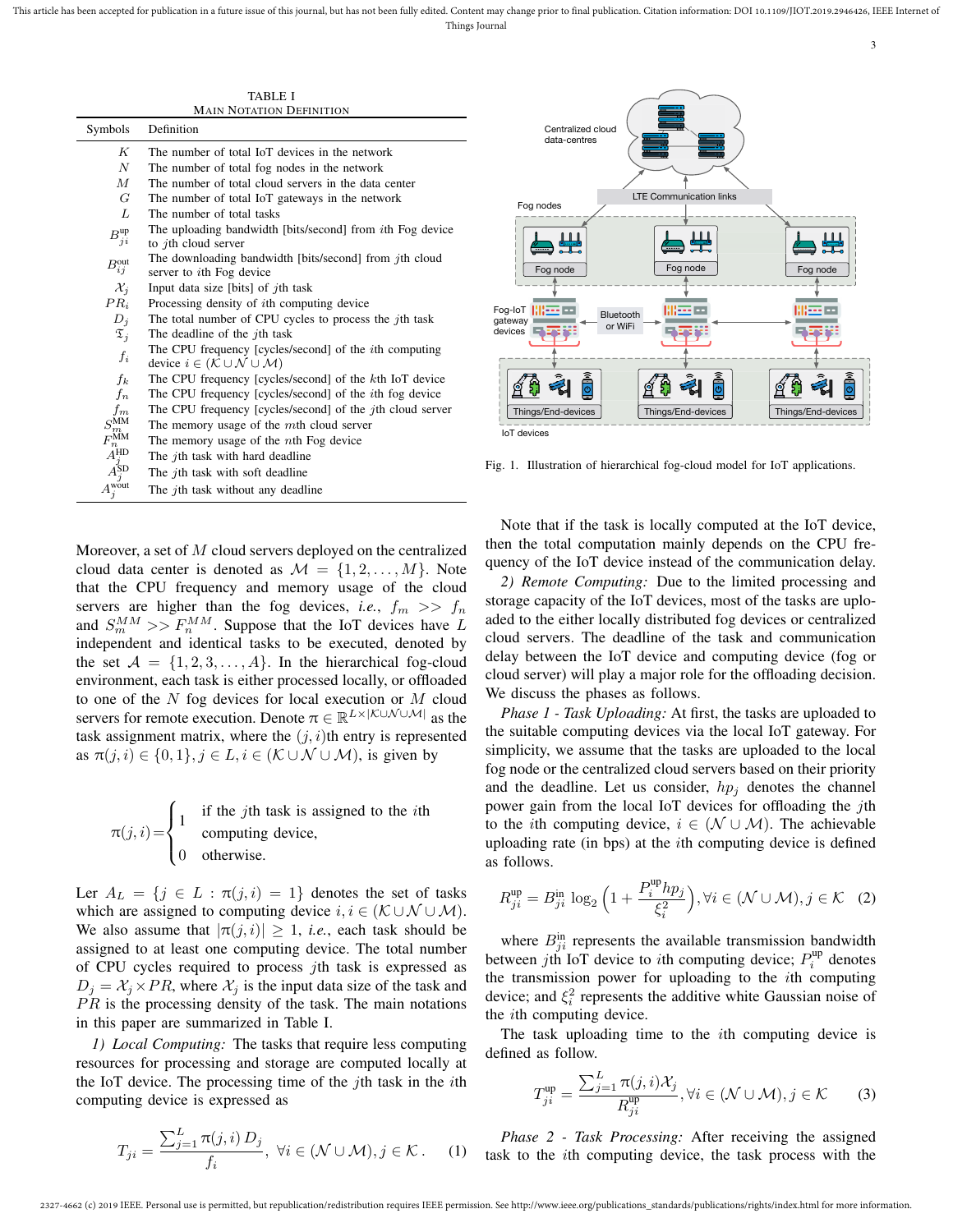4

computational frequency of that device, *i.e.*,  $f_i : i \in (\mathcal{N} \cup \mathcal{M})$ . The total processing time of the *j*th task is expressed as

$$
T_{ji} = \frac{\sum_{j=1}^{L} \pi(j,i) D_j}{f_i}, \forall i \in (\mathcal{N} \cup \mathcal{M}), j \in \mathcal{K}.
$$
 (4)

*Phase 3 - Task Downloading:* After processing the assigned task, the ith computing device begins to transmit the task to the requested IoT device. Similar to the Task uploading phase, the computing devices transmit their results to the respective IoT devices based on their completion. Let  $gp_i$  denotes the channel power gain from the ith computing device for downloading the result to the respective  $i$ th IoT devices. The achievable downloading rate from the ith computing device is defined as follow.

$$
R_{ij}^{\text{down}} = B_{ij}^{\text{out}} \log_2 \left( 1 + \frac{P_i^{\text{down}} g p_i}{\xi_j^2} \right) \forall i \in (\mathcal{N} \cup \mathcal{M}), \forall j \in \mathcal{K}
$$
\n(5)

where  $B_{ij}^{\text{down}}$  represents the available transmission bandwidth between *i*th computing device and *j*th IoT device and  $B_{ij}^{\text{out}} =$  $B_{ji}^{\text{in}}$ ;  $P_i^{\text{down}}$  denotes the transmission power for downloading the *i*th computing device; and  $\xi_j^2$  represents the additive white Gaussian noise of the jth IoT device. The task downloading time to the ith computing device is expressed as

$$
T_{ij}^{\text{down}} = \frac{\sum_{j=1}^{L} \pi(j, i) \mathcal{X}_j}{R_{ij}^{\text{down}}}, \forall i \in (\mathcal{N} \cup \mathcal{M}), j \in \mathcal{K}. \quad (6)
$$

*3) Total Offloading Time:* The IoT-based tasks are either processed locally or should be offloaded to the local distributed fog devices or the centralized cloud servers based on their deadline and resource availability of the computing devices. For local processing, the total offloading time of the tasks only depends on their processing time on the IoT devices, *i.e.*,  $T_{j,i}^{\text{offload}} = T_{ji}$  (see, (1)). However, the total offloading time of the IoT-based tasks for remote computing depends on the transmission time of the data uploading and downloading and the processing time on the selected computing devices. Thus, the total offloading time of the  $j$ th task on the  $i$ th computing device is defined as follows.

$$
T_{j,i}^{\text{offload}} = \begin{cases} T_{ji} & \forall i \in A_L, j \in \mathcal{K} \\ T_{ji}^{\text{up}} + T_{ji} + T_{ij}^{\text{down}} & \forall i \in (\mathcal{N} \cup \mathcal{M}), j \in \mathcal{K} \,. \end{cases}
$$
(7)

## *B. Queueing Model*

As illustrated in Fig. 2, the IoT gateways receive multiple number of tasks from different IoT devices. Here, we consider a time-slotted system,  $t = \{1, 2, 3, ..., t\}$ , where the length of each time-slot is  $\Delta t$ . Each IoT gateway is idle and all the queues are empty when  $t < 0$ . The global queue of each IoT gateway follows the M/M/I – First-Come-First-Serve (FCFS)/Q-bounded queueing model with a birth-death process where  $I \forall I \in (\mathcal{N} \cup \mathcal{M})$  denotes the number of active computing devices as a form of fog devices or cloud servers and Q represents the size of the queue. Here, we consider the occurrence of a sequence of discrete tasks can be realistically modeled as a Poisson process, *i.e.*, the time interval between the arrival of the successive tasks are exponentially distributed. For a Poisson process, the time interval between two such arrivals of tasks are treated as independent random variables which are drawn from an exponential distributed population with the density function  $f(x) = \lambda e^{-\lambda x}$  for some fixed constant  $\lambda$ , which is also called as the arrival rate of the tasks. Denote  $\mu$  as the service rate of the computing devices. We assume same service rate for all the computing devices. Therefore, the utilization of each computing device is defined as  $\rho = \lambda Z_s/\mu$ , where  $Z_s$  denotes the number of active computing devices, where,  $s \in (\mathcal{N} \cup \mathcal{M})$ . The probability that all computing devices are idle at certain time-stamp is defined as follows.

$$
P_0 = \frac{1}{\sum_{i=1}^{Z_s} \left( \frac{(\lambda^L / \mu^L)}{L!} + \frac{(\lambda^{Z_s} / \mu^{Z_s})}{Z_s!} \frac{1}{1 - (\lambda / Z_s \mu)} \right)}
$$
(8)

The probability that the ith computing device is in an *idle*state at a certain time-stamp is defined as follows.

$$
P_i = \begin{cases} \frac{\lambda^i / \mu^i}{i!} P_0 & \text{where } i = 1, 2, \dots, Z_s \\ \frac{\lambda^i / \mu^i}{Z_s! \ Z_s^{(i-Z_s)}} P_0 & \text{where } i = Z_s + 1, Z_s + 2, \dots \end{cases}
$$
(9)

Moreover, the mean number of tasks waiting at the queue of the IoT gateway is expressed as

$$
\bar{Q} = \frac{P_0 \left( \lambda^{Z_s} / \mu^{Z_s} \right) \rho}{Z_s! (1 - \rho)^2} \,. \tag{10}
$$

Afterward, the IoT gateway classifies the tasks into three categories based on their deadline: hard deadline  $(A_j^{\text{HD}})$ , soft deadline  $(A_j^{\text{SD}})$ , and no deadline  $(A_j^{\text{wout}})$  tasks. These tasks are placed in three *multilevel-feedback* priority queues denoted as  $\mathbb{Q}_x$ , where  $x = 1, 2, 3$ , as shown in Fig. 2. The tasks with hard deadlines have highest priority and place them on the high priority multilevel-feedback queue  $\mathbb{Q}_1$ , however, the tasks with no deadline have lowest priority and place them on low priority multilevel-feedback queue  $(\mathbb{Q}_3)$ . To avoid the starvation problem of the soft deadline or no deadline tasks, here we consider the multilevel-feedback queue. After a certain time-stamp, if the lower priority tasks are not assigned to any computing device for processing, then the priority of the tasks are increased by 1 and the tasks are promoted to higher priority queue. Thus, the total waiting time of a task  $j$ on the priority queue  $(\mathbb{Q}_x)$  is defined as follows.

$$
T_j^{\text{wait}} = \frac{\lambda_j Z_s^2}{2(1 - \rho_j)} = \frac{Z_s^2}{\mu_j (1 - \rho_j)}.
$$
 (11)

## *C. Problem Formulation*

The main objective is to minimize the offloading delay (uploading time, remote task processing, and downloading time) and waiting time in the queue for local or remote computing for all the tasks coming from the IoT devices. The main intention of this work is to schedule the tasks optimally and assign most of the hard-deadline  $(A_j^{\text{HD}})$  and soft-deadline  $(A_j^{\text{SD}})$  based tasks to the local fog device  $i, \forall i \in$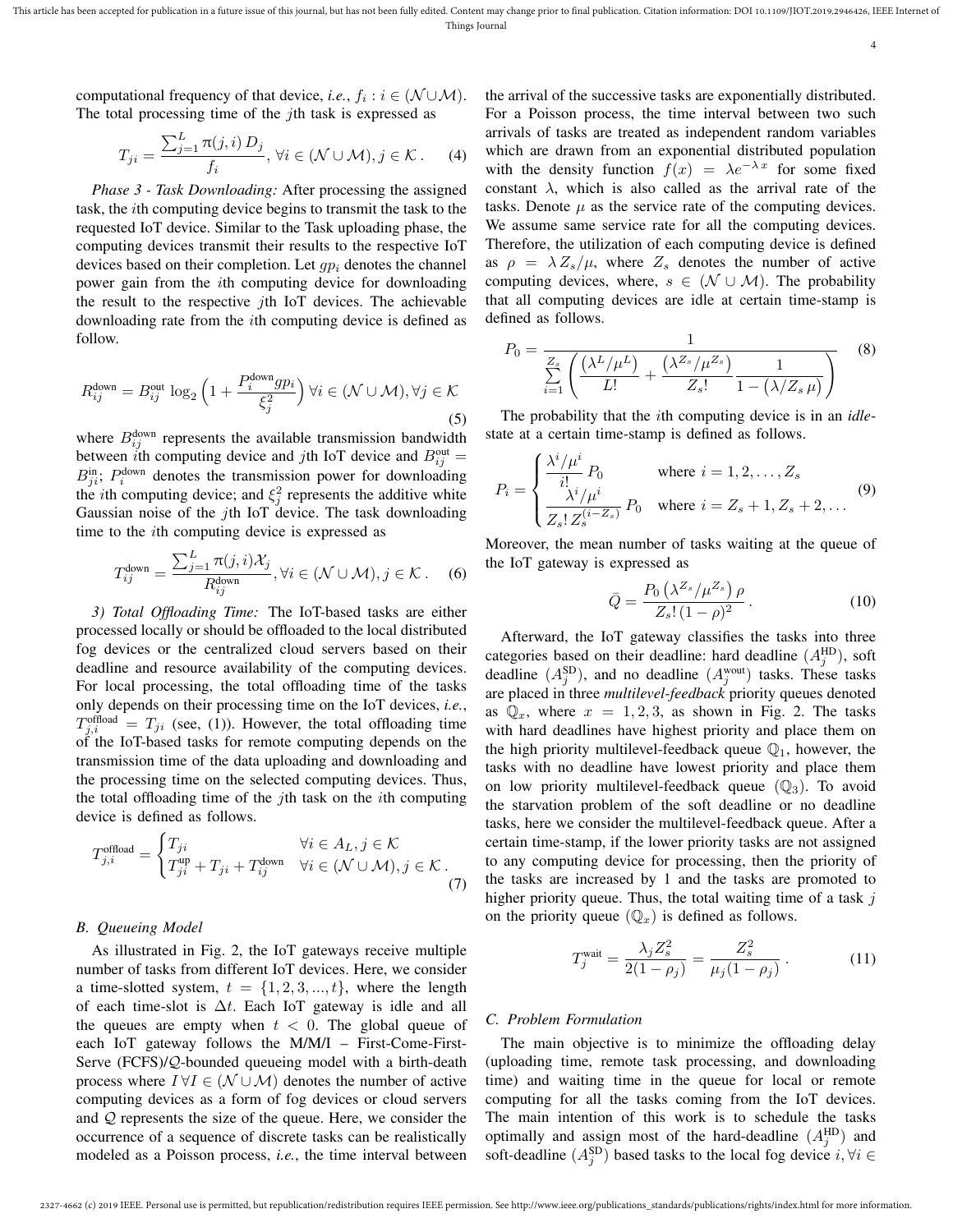

Fig. 2. Multilevel-feedback priority queueing model for IoT gateway.

 $N$ , which minimizes the latency and overall offloading time. However, the tasks without deadline  $(A_j^{\text{wout}})$  can be deployed on the centralized cloud server  $i, \forall i \in \mathcal{M}$  for optimizing the performance of the system model. Thus, the aim of this work is to optimize the task assignment strategy for the jth task on the *i*th computing device, *i.e.*,  $\pi(j, i)$ , the task uploading time  $T_{ji}^{\text{up}}$ , processing time  $T_{ji}$ , and downloading time  $T_{ij}^{\text{down}}$  with the deadline constraint  $A_j^D$ . As a result, the proposed strategy minimizes the overall queueing waiting time  $T_j^{\text{wait}}$  and total offloading time  $T_{ji}^{\text{offload}}$  of the set of tasks  $\check{A_j}, \forall A_j \in (A_j^{\text{HD}} \cup A_j^{\text{SD}} \cup A_j^{\text{wait}}).$ 

We formulate the above objective and constraints as follows:

minimize 
$$
T_{ji}^{\text{offload}} + T_j^{\text{wait}} \quad \forall j \in \mathcal{K}, i \in (\mathcal{K} \cup \mathcal{N} \cup \mathcal{M})
$$
  
(12a)

subject to 
$$
T_{ji}^{\text{offload}} + T_j^{\text{wait}} \leq A_j^D, \forall A_j^D \in (A_j^{\text{HD}} \cup A_j^{\text{SD}}),
$$
(12b)  

$$
A_j^{CPU} \leq R_i^{CPU}, R_i^{CPU} \in (F_i^{CPU} \cup S_i^{CPU}),
$$
(12c)  

$$
A_j^{MM} \leq R_i^{MM}, R_i^{MM} \in (F_i^{MM} \cup S_i^{MM}),
$$
(12d)

$$
\pi(j,i) \in \{0,1\},\tag{12e}
$$

$$
\sum_{i=1}^{Z_s} \pi(j, i) = 1,\tag{12f}
$$

$$
T_{ji}^{\text{up}} \ge 0, \text{ and } T_{ij}^{\text{down}} \ge 0 \tag{12g}
$$

In the above problem, the objective function is to minimize the total offloading time and queueing waiting time of the tasks which is addressed in 12. The constraint 12b states that the total completion time of the tasks should meet their corresponding deadline. The constraint 12c and 12d state that the CPU frequency and memory usage of the tasks should be less than or equal to the selected computing devices i,  $\forall i \in (\mathcal{N} \cup \mathcal{M})$  respectively. Constraint 12e imposes the binary offloading constraint. As a result, a task  $A_j$  should complete its processing on the assigned computing device  $i, \forall i \in (\mathcal{N} \cup \mathcal{M})$ . Constraint 12f represents that each task must be assigned to a computing device  $i, \forall i \in (\mathcal{N} \cup \mathcal{M})$ . Finally, the constraint 12g represents that the task offloading time, i.e.,  $T_{ji}^{\text{up}}$  and task downloading time, i.e.,  $T_{ij}^{\text{down}}$  should be non-negative.

# III. PROPOSED DELAY-DEPENDENT PRIORITY-AWARE TASK OFFLOADING (DPTO)

In this section, we detail the description of the delaydependent priority-aware task offloading (DPTO) strategy for the tasks in a fog-cloud environment. The primary goal of the strategy is to schedule the tasks based on their priority and offload them to the suitable computing devices for minimizing the delay while meeting the deadlines. Our proposed DPTO strategy has three phases as follows. a) In first phase, the IoT gateway verifies each task based on its deadlines and assigns a priority. b) In the next phase, the task scheduler finds an optimal scheduling strategy for minimizing the waiting time of the tasks in queue and optimizes the starvation problem of the low priority tasks. c) Finally, the scheduled tasks are offloaded to a suitable computing device that minimizes the total latency while meeting the deadlines of the tasks. The details of the above-mentioned three phases of DPTO strategy are discussed as follows:

## *A. Priority Assignment*

In this phase, based on the predefined deadline, the task classifier (shown in Fig. 2) assigns the priority of each task waiting in the global queue of each IoT gateway. Specifically, we obtain three categories as follows:

- Task Priority 1  $(A_1)$ . It is the highest priority class that aims to support the delay-sensitive tasks with hard deadlines. Such type of tasks should meet their deadline without any negotiation, *i.e.*, the tasks will be killed if they did not meet their respective deadline. This type of tasks are either processed locally in the IoT devices or assigned to the local fog devices in order to avoid significant offloading and downloading time in case of remote cloud. Specifically, a more reliable computing devices are assigned for such tasks.
- **Task Priority 2**  $(A_2)$ . This type of tasks have intermediate priority with *soft*-deadline. Basically, such type of tasks meet their deadline with a negotiation of total latency, *i.e.*, additional time may be provided for completion of the task processing. This type of tasks can be either locally processed at the fog devices or offloaded to the centralized cloud servers.
- Task Priority 3  $(A_3)$ . It is the lowest priority class that aims to support the resource-intensive tasks without any deadline. Such type of tasks require more resource capacity (*i.e.*, CPU frequency and memory) for processing without a primary constraint on minimizing the latency. This type of tasks are mostly offloaded to the centralized cloud servers which have sufficient processing and storage resources.

We should emphasise that all tasks with priority  $A_1$  must be sent to the highest priority queue (denoted as  $\mathbb{Q}_1$ ) in the multilevel-feedback queue, thus,  $A_1$  is assigned to  $\mathbb{Q}_1$ . Moreover, the tasks with priority  $\mathbb{A}_2$  are assigned to the intermediate priority multilevel-feedback queue denoted as  $\mathbb{Q}_2$ . Besides, the low priority multilevel-feedback queue  $\mathbb{Q}_3$ receives the tasks with low priority tasks  $A_3$ .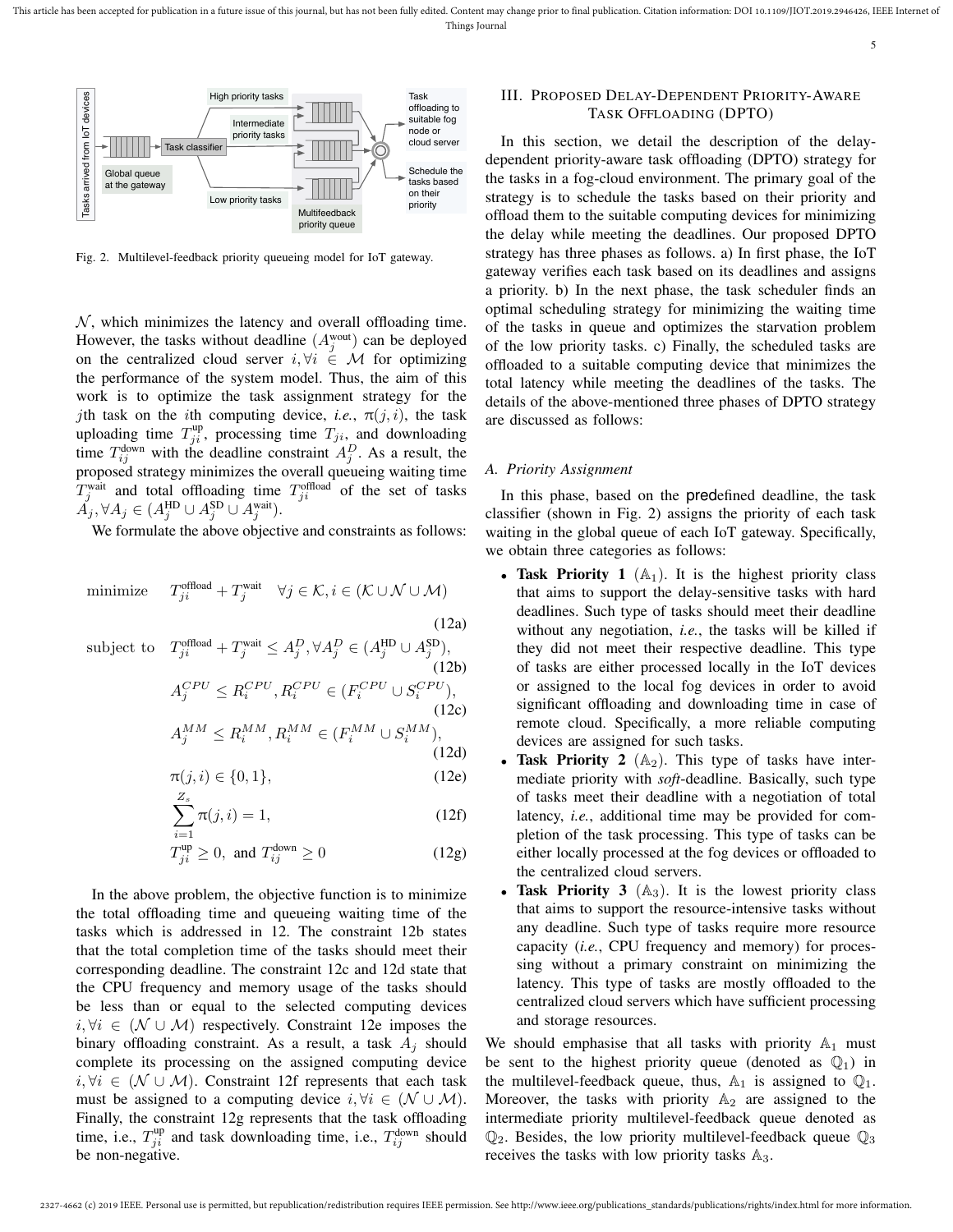This article has been accepted for publication in a future issue of this journal, but has not been fully edited. Content may change prior to final publication. Citation information: DOI 10.1109/JIOT.2019.2946426, IEEE Inte Things Journal

6

## *B. Task Scheduling*

This phase finds an optimal scheduling order of the tasks for offloading on the computing devices. A task  $A_j$ ,  $\forall (j \in A_j^{\text{HD}} \cup \mathbb{R})$  $A_j^{\text{SD}} \cup A_j^{\text{wout}}$ ) is scheduled to the IoT Gateway for offloading based on the following rules.

*Rule 1:* If  $\mathbb{Q}_1 \neq \emptyset$ , then the tasks with priority  $\mathbb{A}_1$  are scheduled in FCFS order by the IoT gateway for offloading.

*Rule 2:* If  $\mathbb{Q}_1 = \emptyset$  and  $\mathbb{Q}_2 \neq \emptyset$ , then the tasks with priority  $A_2$  are scheduled in FCFS order by the IoT gateway for offloading.

*Rule 3:* If  $\mathbb{Q}_1 \neq \emptyset$  and  $\mathbb{Q}_2 \neq \emptyset$  and  $T_j^{\text{wait}} \geq \eta_1, \forall j \in A_j^{\text{SD}}$ , then the tasks with priority  $A_2$  are promoted and placed at the end of the higher priority queue  $\mathbb{Q}_1$  for further scheduling.

*Rule 4:* If  $\mathbb{Q}_1 = \emptyset$  and  $\mathbb{Q}_2 = \emptyset$  and  $\mathbb{Q}_3 \neq \emptyset$ , then the tasks with priority  $A_3$  are scheduled in FCFS order by the IoT gateway for offloading.

*Rule 5:* If  $\mathbb{Q}_1 \neq \emptyset$  and  $\mathbb{Q}_2 \neq \emptyset$  and  $\mathbb{Q}_3 \neq \emptyset$  and  $T_j^{\text{wait}} \geq$  $\eta_2, \forall j \in A_j^{\text{wout}}$ , then the tasks with priority  $\mathbb{A}_3$  are promoted and placed at the end of the intermediate priority queue  $\mathbb{Q}_2$ for further scheduling.

*Rule 6:* If  $\mathbb{Q}_1 \neq \emptyset$  and  $\mathbb{Q}_2 = \emptyset$  and  $\mathbb{Q}_3 \neq \emptyset$  and  $T_j^{\text{wait}} \geq$  $\eta_2, \forall j \in A_j^{\text{wout}}$ , then the tasks with priority  $\mathbb{A}_3$  are promoted and placed at the end of the higher priority queue  $\mathbb{Q}_1$  for further scheduling.

*Rule 7:* If  $\mathbb{Q}_1 = \emptyset$  and  $\mathbb{Q}_2 = \emptyset$  and  $\mathbb{Q}_3 = \emptyset$ , then the overall process should be suspended.

Here, we consider two types of waiting time constraints for intermediate priority tasks and low priority tasks in the queue, such as  $\eta_1$  and  $\eta_2$  for avoiding starvation problem. According to Rule 3, if the higher priority queue  $\mathbb{Q}_1$  is not empty, *i.e.*,  $\mathbb{Q}_1 \neq \emptyset$  and few tasks waiting time greater than threshold value  $\eta_1$ , *i.e.*,  $T_j^{\text{wait}} \geq \eta_1$ ,  $\forall j \in A_j^{\text{SD}}$  of the intermediate priority queue, then the priority of such tasks are promoted to priority  $A_1$ . Similarly, according to Rule 5, if the higher priority queue  $\mathbb{Q}_1$  and intermediate priority queue  $\mathbb{Q}_2$  are not empty  $(\mathbb{Q}_1 \neq \mathbb{Q}_2)$  $\varnothing$ ) and few tasks waiting time greater than threshold value  $\eta_2$ , *i.e.*,  $(T_j^{\text{wait}} \geq \eta_2), \forall j \in A_j^{\text{wait}}$  of the no priority queue, then the priority of such tasks are promoted to priority  $A_2$ , which is also applicable for Rule 6 as well. The formulation of the waiting time of a task  $T_j^{\text{wait}}$  is defined as follows.

At first, the waiting time of a task  $A_i$  with hard deadline  $(A_j^{\text{HD}})$  in higher priority queue  $\mathbb{Q}_1$  depends on the previous tasks present in the queue  $\mathbb{Q}_1$  which is calculated as follows.

$$
T_j^{\text{wait,HD}} = \begin{cases} 0 & \text{where } \text{pred}(\mathbb{Q}_1 = \varnothing) \\ \sum_{a=1}^{N_1} T_a^{\text{wait}} & \forall a \neq j, A_a \in \text{pred}(A_j^{\text{HD}}) \end{cases} \tag{13}
$$

Here,  $N_1$  is the length of  $\mathbb{Q}_1$ , and pred(.) denotes the previous set of tasks arrived in a queue. Secondly, the waiting time of a task  $A_j$  with soft deadline  $(A_j^{\text{SD}})$  in intermediate priority queue  $\mathbb{Q}_2$  depends on the tasks available in the higher priority queue  $\mathbb{Q}_1$ , which is defined as follows.

$$
T_j^{\text{wait,SD}} = \begin{cases} T_j^{\text{wait,HD}} & \text{where } A_j \in A_j^{\text{HD}}\\ T_j^{\text{wait,HD}} + \sum_{b=1}^{N_2} T_b^{\text{wait}} & \forall b \neq j, A_b \in \text{pred}(A_j^{\text{SD}})\\ \end{cases} \tag{14}
$$

where  $N_2$  is the length of  $\mathbb{Q}_2$ . Finally, the waiting time of a task  $A_j$  without deadline  $(A_j^{\text{wout}})$  in low priority queue  $\mathbb{Q}_3$ depends on the tasks available in the higher priority queue  $\mathbb{Q}_1$ and intermediate priority queue, which is calculated as follows.

$$
T_j^{\text{wait, wout}} = \begin{cases} T_j^{\text{wait, SD}} & \text{where } A_j \in A_j^{\text{SD}} \\ T_j^{\text{wait, SD}} + \sum_{c=1}^{N_3} T_c^{\text{wait}} & \forall c \neq j, A_c \in \text{pred}(A_j^{\text{wout}}) \\ \end{cases} \tag{15}
$$

where  $N_3$  denotes the length of  $\mathbb{Q}_3$ .

## *C. Task Offloading*

The task offloading strategy uses a heuristic policy for finding a suitable computing device for each scheduled task that minimizes overall offloading time while meeting the deadline. Here, we assume that each IoT gateway  $G$  connects with multiple fog devices and cloud servers, *i.e.*,  $\mathcal{G} \rightarrow i$ ,  $\forall i \in$  $(N, M)$ . However, it may also be possible that a fog device  $i, \forall i \in N$  is connected with multiple IoT gateways, *i.e.*,  $i \rightarrow (\mathcal{G}_x, \mathcal{G}_y), \forall i \in \mathbb{N}$ , where  $x \neq y$ . So, each gateway should communicate with the connected fog devices for collecting their current status (*i.e.*, busy or free) and resource availability in the form of CPU frequency and memory usage. Moreover, we also assume that the fog devices and cloud servers are placed in a static environment, *i.e.*, the distance between the computing devices and IoT gateways with communication bandwidth are known as prior. So, the uploading time  $(T_{ki}^{up})$ and downloading time  $(T_{ik}^{down})$ ,  $\forall i \in (\mathcal{N} \cup \mathcal{M})$ ,  $k \in \mathcal{G}$  between ith computing device and  $k$ th gateway are calculated using  $(3)$ and (6) respectively.

Now, the proposed heuristic finds a suitable computing device i for each scheduled task  $A_i$  which requires minimum uploading and downloading time and meets the resource requirements of the tasks. The IoT gateway should deploy the deadline based tasks  $A_j^D$ , where  $A_j^D \in (A_j^{HD} \cup A_j^{SD})$ to the local fog nodes that have sufficient CPU frequency for processing the tasks within their deadline  $\mathfrak{T}_j$ . However, the tasks without deadlines  $A_j \in A_j^{\text{wout}}$  should be offloaded to a suitable computing device that meets their resource requirements. The required CPU frequency for processing task  $A_j^D$  in a computing device i is defined as

$$
Rf_j^C = \frac{\mathcal{X}_j}{\mathfrak{T}_j - \left(T_j^{\text{wait}} + AU_{ki}^{\text{up}} + Ad_{ik}^{\text{down}} + RRT_{ki}\right)}\,,\quad(16)
$$

where  $RRT_{ki}$  represents the round-trip time between the computing device  $i, \forall i \in (\mathcal{N} \cup \mathcal{M})$  and IoT gateway  $k, \forall k \in G$ for finding whether the computing device  $i$  is free to process the upcoming task  $A_i$  or busy for processing another task  $A_i$ , coming from other gateway device k. Let us consider that the required memory usage of each task  $A_i$  for storing output data is  $R_j^{MM}$  and the available memory usage of a computing device i is represented as  $CD_i^{MM}$ . The selection of a computing device  $i$  for each scheduled deadline based tasks  $A_j^D$  is based on the following rules.

• <u>Rule 1:</u> If  $Rf_j^C \leq f_i^C$  and  $R_j^{MM} \leq CD_i^{MM} \forall j \in$  $A_j^D, k \in (\mathcal{N} \cup \mathcal{M})$ , then deploy the task  $A_j^D$  on the computing device i. Here, the deadline based tasks are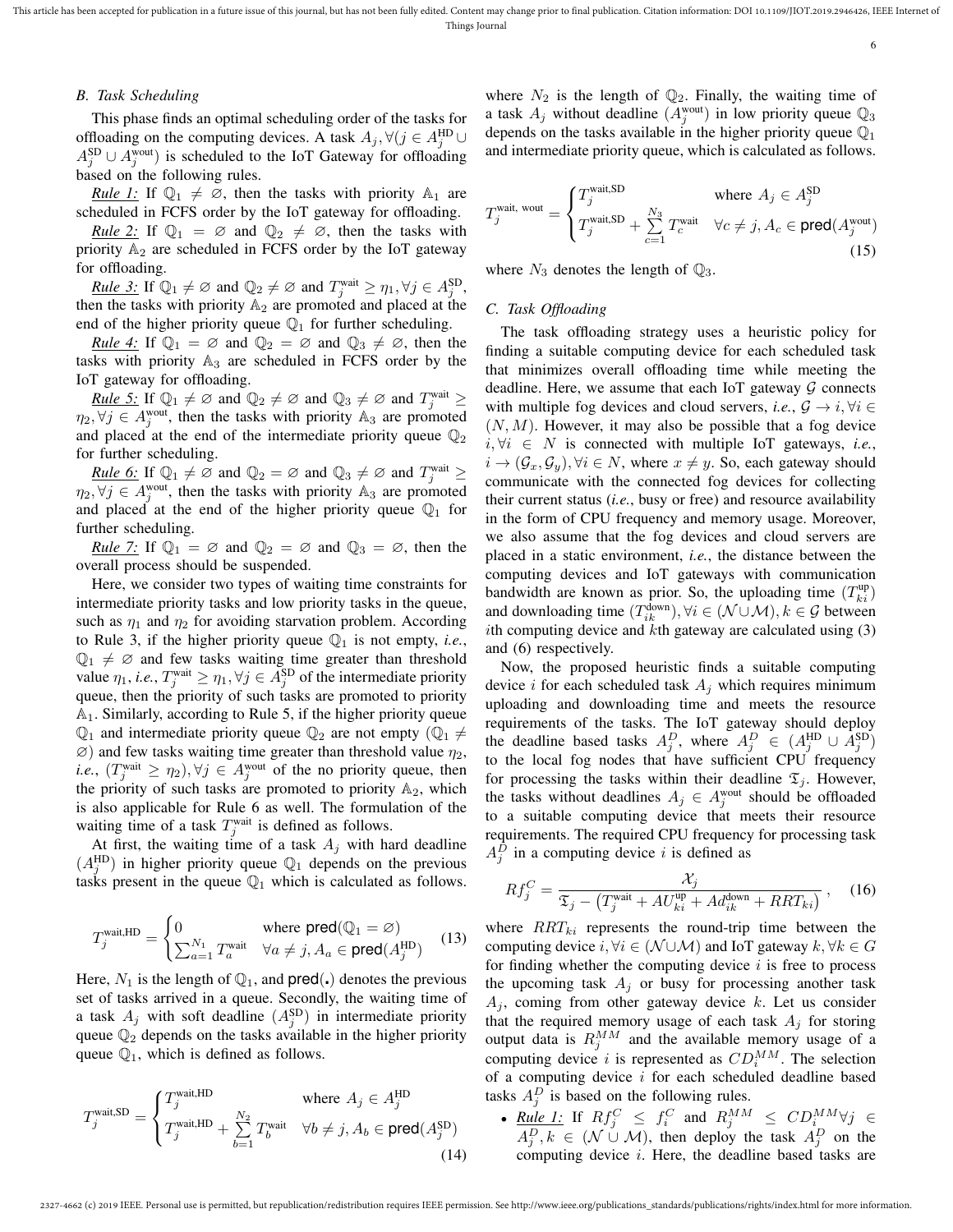| Algorithm 1: Proposed DPTO Strategy |  |  |  |  |  |  |  |
|-------------------------------------|--|--|--|--|--|--|--|
|-------------------------------------|--|--|--|--|--|--|--|

**input**: Tasks with deadlines,  $Z_j$ ,  $D_j$ ,  $T_j^{\text{wait}}, T_{j}^{\text{up}}, T_{ij}^{\text{down}}$ output: Suitable *i*th computing device for the task

<sup>1</sup> begin

| $\overline{\mathbf{2}}$ | for $j = 1$ to l do                                                       |  |
|-------------------------|---------------------------------------------------------------------------|--|
| 3                       | Assign the priority of tasks using <i>Rule 1</i> to <i>Rule</i> 7 of Task |  |
|                         | Scheduling phase:;                                                        |  |
| $\boldsymbol{4}$        | Waiting Time of tasks are calculated using $(13)$ – $(15)$ ;              |  |
|                         | end                                                                       |  |
| 5                       | for $i = 1$ to $Z_s : \forall i \in (\mathcal{N} \cup \mathcal{M})$ do    |  |
| 6                       | for $j = 1$ to $l: \forall j \in A_i^D$ do                                |  |
| 7                       | Calculate $Rf_i^C$ using (16);                                            |  |
| 8                       | if $Rf_i^C \leq f_i^C$ and $R_i^{MM} \leq CD_i^{MM}$ then                 |  |
|                         | Deploy task $A_i^D$ on computing device i                                 |  |
|                         | end                                                                       |  |
| 9                       | if $Rf_i^C \geq f_i^C$ and $R_i^{MM} \leq CD_i^{MM}$ then                 |  |
|                         | Not Possible to deploy                                                    |  |
|                         | end                                                                       |  |
| 10                      | if $Rf_i^C \leq f_i^C$ and $R_i^{MM} \geq CD_i^{MM}$ then                 |  |
|                         | Not Possible to deploy                                                    |  |
|                         | end                                                                       |  |
| 11                      | if $Rf_i^C \geq f_i^C$ and $R_i^{MM} \geq CD_i^{MM}$ then                 |  |
|                         | Not Possible to deploy                                                    |  |
|                         | end                                                                       |  |
|                         | end                                                                       |  |
|                         | end                                                                       |  |
| end                     |                                                                           |  |
|                         |                                                                           |  |

offloaded to the computing device  $i$  that meets the required CPU frequency and memory usage of the task  $A_j^D$ .

- <u>Rule 2:</u> If  $Rf_j^C \geq f_i^C$  and  $R_j^{MM} \leq CD_i^{MM} \forall j \in$  $A_j^D, k \in (\mathcal{N} \cup \mathcal{M})$ , then the task  $A_j$  should not be deployed on the computing device  $i$  due to lack of CPU frequency.
- <u>Rule 3:</u> If  $Rf_j^C \leq f_i^C$  and  $R_j^{MM} \geq CD_i^{MM} \forall j \in$  $A_j^D, k \in (\mathcal{N} \cup \mathcal{M})$ , then deploy the task  $A_j^D$  on the computing device  $i$  due to lack of memory usage.
- <u>Rule 4:</u> If  $Rf_j^C \geq f_i^C$  and  $R_j^{MM} \geq CD_i^{MM} \forall j \in$  $A_j^D, k \in (\mathcal{N} \cup \mathcal{M})$ , then deploy the task  $A_j^D$  on the computing device i due to lack of CPU frequency and memory usage.

The tasks without deadlines  $A_j, \forall j \in A_j^{\text{wout}}$  requested a CPU frequency  $(Rf_j^C, \forall j \in A_j^{\text{wout}})$  and memory usage  $(R_j^{MM}, \forall j \in A_j^{\text{wout}})$  $A_j^{\text{wout}}$ ) for processing. Those tasks deploy on the suitable computing device that should meet the resource requirements using *Rule 1* to *Rule 4* of the deadline-based tasks. The main goal of this phase is to minimizes the overall offloading time of the tasks while meeting their resource requirements. The pseudo code of the proposed DPTO strategy is shown in Algorithm 1.

### IV. EMPIRICAL EVALUATION

In this section, we evaluate and compare the performance of the proposed DPTO strategy with the following baseline algorithms in terms of a) *average queueing waiting time*, b) *average offloading delay*, and c) *the number of tasks satisfying the delay deadline* as:

- *Random offloading*: In this offloading, every IoT device *randomly* selects a computing device to offload its task.
- *Highest Data-Rate (HDR) offloading*: Every IoT device offloads its task to the computing device with minimum uploading time.

| TABLE II                                               |                              |  |  |  |  |
|--------------------------------------------------------|------------------------------|--|--|--|--|
| <b>SIMULATION PARAMETERS</b>                           |                              |  |  |  |  |
| Parameters                                             | Values                       |  |  |  |  |
| Number of fog devices $(N)$                            | 10                           |  |  |  |  |
| Number of IoT devices $(K)$                            | 20                           |  |  |  |  |
| Number of cloud servers $(M)$                          | 2                            |  |  |  |  |
| Number of IoT gateways $(G)$                           | 3                            |  |  |  |  |
| Number of tasks $(L)$                                  | 100                          |  |  |  |  |
| Maximum Bandwidth $(BW)$                               | $20\,\mathrm{MHz}$           |  |  |  |  |
| CPU frequency of the IoT devices $(f_k)$               | $600 \times 10^6$ [cycles/s] |  |  |  |  |
| CPU frequency of the fog devices $(f_n)$               | $5 \times 10^9$ [cycles/s]   |  |  |  |  |
| CPU frequency of the cloud servers $(f_m)$             | $10 \times 10^9$ [cycles/s]  |  |  |  |  |
| Memory capacity of the IoT devices $(A_k^{M M})$       | 128 MB                       |  |  |  |  |
| Memory capacity of the fog node $(F_n^{\mathcal{M}M})$ | 512 MB                       |  |  |  |  |
| Memory capacity of the cloud servers $(S_m^M)^M$       | 64 GB                        |  |  |  |  |
|                                                        |                              |  |  |  |  |

• *Highest Computing Device (HCD) offloading*: The IoT device offloads the tasks to the computing device that has sufficient CPU frequency for processing the tasks.

Basically, these baseline algorithms act as reference to show the performance improvement of the proposed offloading strategy in the fog-cloud environment.

## *A. Simulation Setup*

For the simulations, we take 20 IoT devices that generate multiple tasks in a time interval  $\Delta t$ . The input and output data sizes of each task are assumed to be uniformly distributed from 10 MB to 30 MB and from 1 MB to 30 MB, respectively. The maximum transmission bandwidth between the IoT devices and the remote fog and cloud servers are 20 Mbps with no additional limit on the data uploading or downloading. For the real-time tasks, to take the deadline of the tasks into consideration, three different types of tasks are considered, hard-deadline based tasks, soft-deadline based tasks and without deadline based tasks. An empirical test of each parameter is evaluated with 1000 independent runs for finding optimal solution of each parameter. Other default simulation parameters are summarized in Table II.

# *B. Average Queueing Waiting Time*

This metric answers the question that how much time the tasks should wait in the queue before offloading to the suitable computing devices for processing. Therefore, it can not only reflect the performance of individual task, but also minimizes the waiting time of the tasks in the queue. Fig. 3(a) illustrates the queueing waiting time of the tasks with various deadlines, generated from the IoT devices. As illustrated in Fig. 3(a), the queueing waiting time of the hard deadline-based tasks are minimum rather than the soft deadline-based and no deadlinebased tasks. This is because, the hard deadline-based tasks have higher priority and need to process faster than the other tasks. Similarly, the queueing waiting time of the no deadlinebased tasks are lower than the no deadline-based tasks due to their second highest priority for processing.

Fig. 3(b) shows the performance comparison of the average queueing waiting time of the tasks with the baseline algorithms. The proposed DPTO strategy schedules the harddeadline and soft-deadline based tasks immediately for offloading instead of the without deadline based tasks. In general,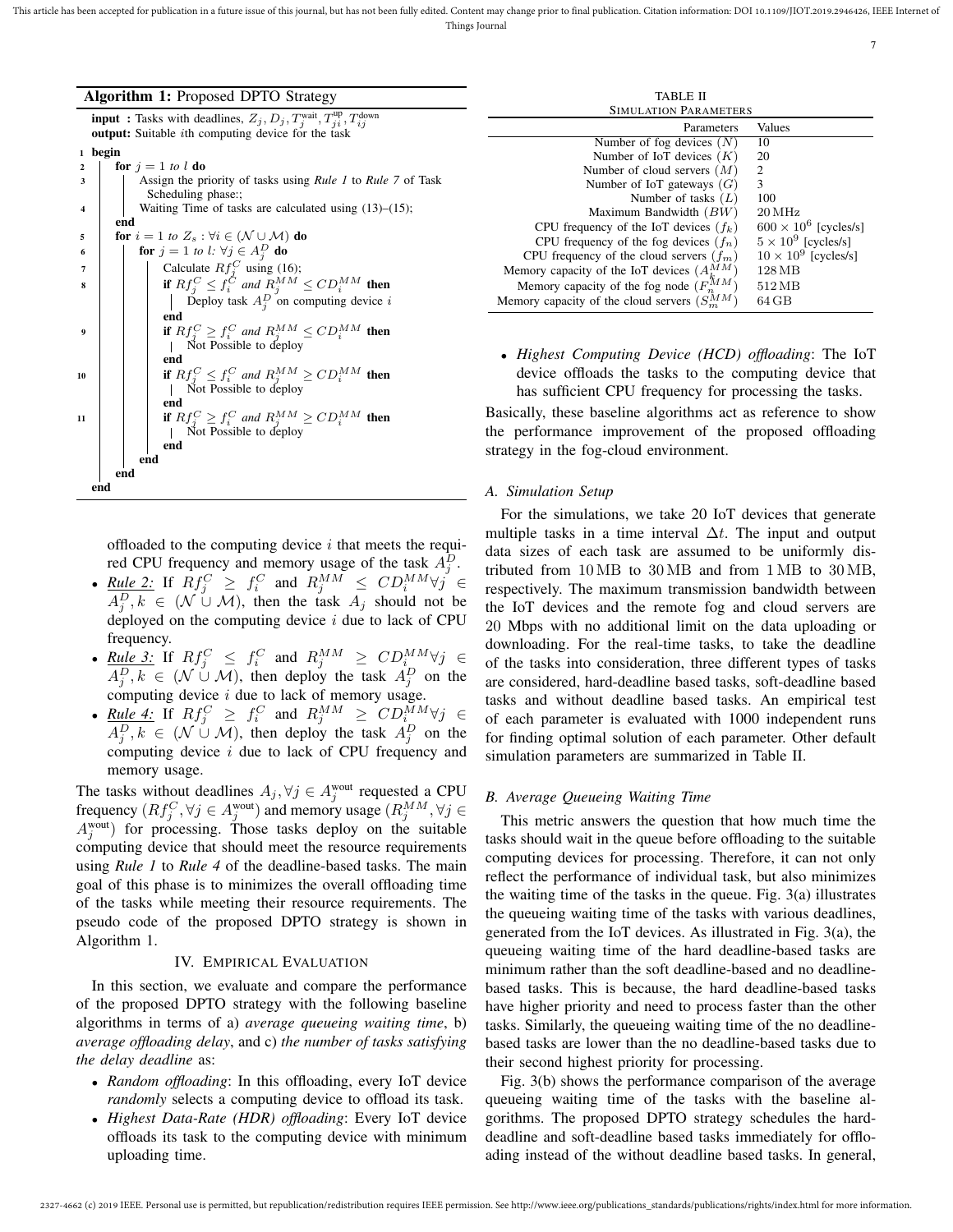This article has been accepted for publication in a future issue of this journal, but has not been fully edited. Content may change prior to final publication. Citation information: DOI 10.1109/JIOT.2019.2946426, IEEE Inte Things Journal



Fig. 3. Performance of (a) Queueing waiting time and (b) average queueing waiting time.



Fig. 4. Performance of (a) offloading time and (b) average offloading time

the IoT devices generate the deadline-based (either *hard* or *soft*) tasks. As a result, the proposed strategy minimizes the waiting time of each task in the queue which also reflects the overall queueing waiting time. Thus, overall queueing waiting time is minimized with increasing the number of tasks in the queue. This phenomena can also reflect the performance of the offloading time of the tasks. While the baseline algorithms deploy the tasks in FCFS order without considering their priorities and deadlines. This increases the waiting time of the deadline-based tasks, thereafter has an adverse impact on the performance of the offloading time. Thus, from the simulation results, it is observed that the DPTO strategy performs better than the baseline algorithms.

#### *C. Average Offloading Time*

The minimum queueing waiting time of the higher priority tasks also reduces the total offloading time. This metric shows the total completion time of the tasks including the uploading time, processing time and downloading time. Therefore, it not only reflects the individual-level offloading time performance, but also depicts the satisfactory level of the higher priority tasks rater than lower priority tasks. Fig. 4(a) illustrates the offloading time of the tasks with different deadlines. As illustrated in Fig. 4(a), the task offloading times increased as the number of tasks increases. This is because that the limited computing capabilities and communication bandwidth of the fog devices are insufficient when the IoT devices generate more number of tasks with deadlines for processing. Moreover, Fig. 4(a) shows that the offloading delay of the higher-priority tasks are lower than the lower-priority tasks, which improves the performance of the overall system.

Fig. 4(b) depicts the tradeoff between the proposed DPTO strategy with the baseline algorithms in term of offloading time. The DPTO strategy deploys the tasks to the suitable computing devices based on the minimum communication overhead and the availability of the computing resources for processing the tasks. While the HDR offloading algorithm deploys the tasks to the set of computing devices with minimum transmission time without considering the resource availability, however, the HCD offloading algorithm considers the resource availability without considering the transmission delay. Besides, it can be observed that the RT offloading strategy selects the computing devices randomly without considering

any objective parameters. Thus, it is observed that the average offloading time of the tasks using existing baseline algorithms increases gradually rather than proposed DPTO algorithm as the number of tasks increases. Thus, the proposed DPTO strategy generates better results and minimizes the average offloading time as compared with the baseline algorithms.

# *D. Number of Tasks Satisfying the Delay Deadline*

This metric represents the number of tasks (with hardand soft-deadline) satisfying their deadline while processing on various computing devices. Particularly, the occurrence of  $T^{\text{offload}}_{ji} + T^{\text{wait}}_j \leq \mathfrak{T}_j \; \forall A^D_j \in (A^{HD}_j \cup A^{SD}_j)$  mainly depends on the queueing waiting time and offloading time. Fig. 5(a) illustrates the number of tasks with different categories meeting their different deadlines. From Fig. 5(a), it is clear that the tasks with hard-deadlines mostly meet their deadline, however, in some scenario, the soft-deadline tasks fail to meet their deadline due to the limited resource constraint and communication overhead of the local fog nodes. Thus, for most of the cases, the proposed DPTO strategy satisfies the requirements of the tasks generated from the IoT devices.

Moreover, Fig. 5(b) presents the comparative performance of the proposed DPTO strategy with the baseline algorithms in terms of number of tasks meeting the deadline. Here, we consider four different scenarios while varying different number of tasks. From Fig. 5(b), it can be clearly observed that the baseline algorithms fail to meet the deadlines as the number of tasks increase in the queue. On contrary, the proposed DPTO strategy first allocates the hard-deadline tasks followed by the soft- and no-deadline tasks. This improves the performance of the network and further increases the number of tasks that meet their deadline.

# *E. Performance of Throughput*

The throughput of the tasks depends on the number of tasks that complete their processing within a certain time-stamp. Here, Fig. 6(a) represents the total number of tasks completing their processing within a given time-stamp. From Fig. 6(a), it is clear that most of the cases the hard deadline-based tasks complete their operation rather than the soft deadline and no deadline tasks. The DPTO strategy deploys the deadline-based tasks to the local fog nodes which complete the processing of the tasks with minimum communication overhead and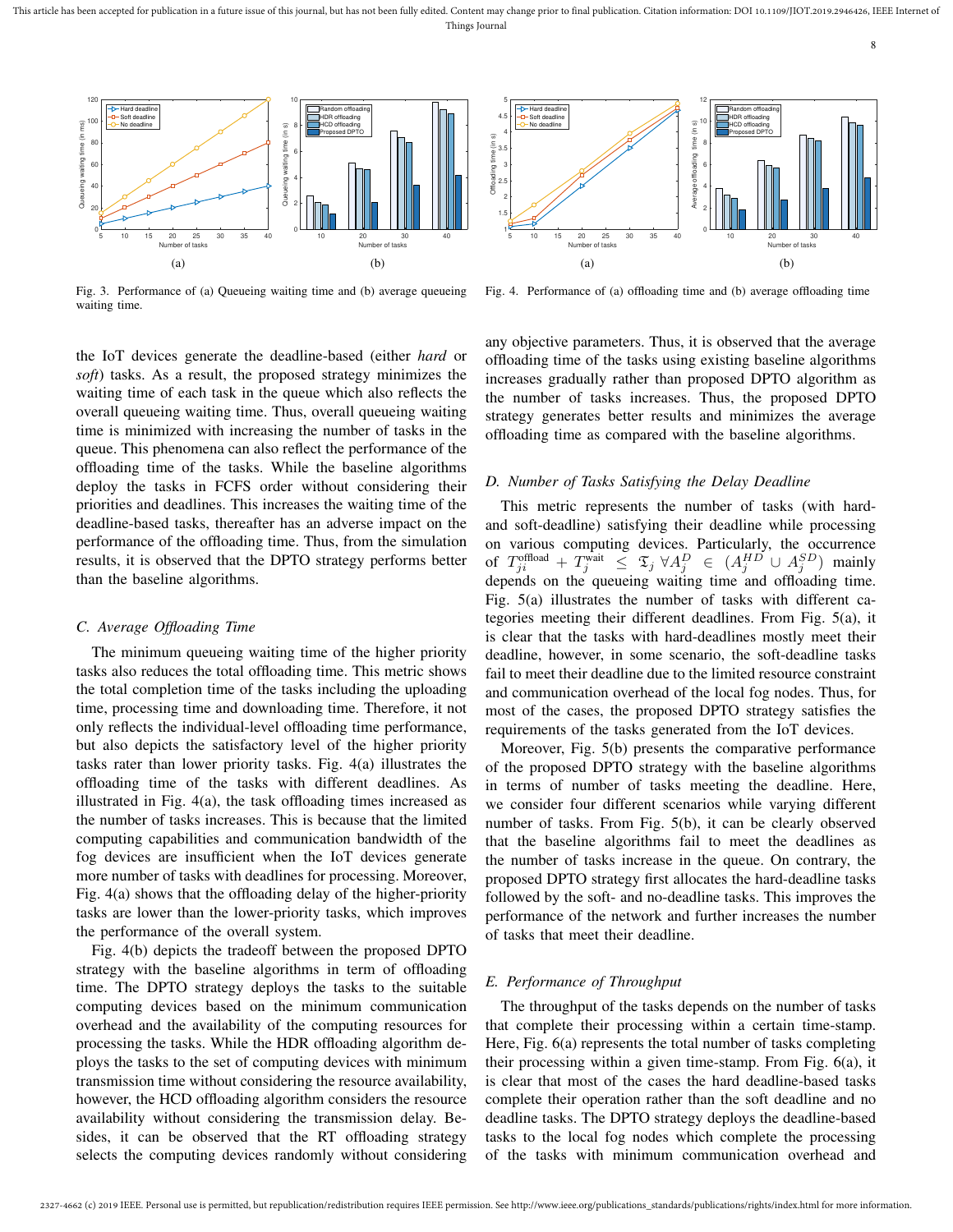

Fig. 5. (a) Number of different types of tasks meeting the deadlines and (b) average number of tasks meeting deadlines.



Fig. 6. (a) Throughput of different deadline-based tasks and (b) average throughput.

increases the throughput of the tasks. This parameter proves the efficiency of the proposed DPTO strategy.

However, Fig. 6(b) represents the comparative analysis of the proposed DPTO strategy with the existing baseline algorithms in term of throughput. Here, we calculate the number of tasks completing their processing based on the arrival rate within certain time-stamp. From Fig. 6(b) it is clear that the existing strategies fail to process more number of tasks within a time-stamp. However, the proposed strategy deploys the tasks to the local fog devices which meet the resource requirements of the tasks with minimum offloading time. This minimizes the total processing of the tasks and also increases throughput. Despite that, our scheme can roughly increase the throughput as 32% - 36%, 28% - 32% and 29% - 35% than random offloading, HDR offloading and HCD offloading algorithm, respectively.

## V. CONCLUSION

In this paper, we investigate the task offloading strategy in a hierarchical fog-cloud environment with a multilevelfeedback queueing model. The key idea of this work is to minimize the total offloading time of the tasks while meeting their deadlines. Moreover, our proposed strategy considers the priority of the tasks based on their deadlines and assigns them on different priority queues for minimizing the waiting time of the higher priority tasks. In addition, this strategy reduces the starvation problem of the low priority tasks using multilevelfeedback queueing model. The simulation results suggested that the effectiveness of the proposed DPTO strategy over the standard baseline algorithms with numerous parameter

settings. In addition, the simulation results indicate that both the minimum queueing waiting time and offloading time have positive influence to meet the deadline of the tasks based on priority-aware scheduling strategy. Our future work includes the task preemption strategy in the fog devices for improving the performance of the offloading strategy, afterward reducing the waiting time of higher priority tasks. In addition, it is worthwhile to investigate the performance of proposed offloading strategy under different resource configuration while scaling up the number of IoT devices. Moreover, as a part of future work, we plan to study the applicability of deploying the containers and serverless frameworks on the fog devices for better utilization of the computing devices while meeting the high-reliability constraint.

#### ACKNOWLEDGEMENT

This work has been partially supported by the European Union's Horizon 2020 research and innovation programme under grant agreement No. 825040 (RADON).

#### **REFERENCES**

- [1] P. Schulz, M. Matthe, H. Klessig, M. Simsek, G. Fettweis, J. Ansari, S. A. Ashraf, B. Almeroth, J. Voigt, I. Riedel *et al.*, "Latency critical IoT applications in 5G: perspective on the design of radio interface and network architecture," *IEEE Communications Magazine*, vol. 55, no. 2, pp. 70–78, Feb. 2017.
- [2] T. Baker, M. Asim, H. Tawfik, B. Aldawsari, and R. Buyya, "An energy-aware service composition algorithm for multiple cloud-based iot applications," *Elsevier Journal of Network and Computer Applications*, vol. 89, pp. 96–108, July 2017.
- [3] M. Díaz, C. Martín, and B. Rubio, "State-of-the-art, challenges, and open issues in the integration of internet of things and cloud computing," *Elsevier Journal of Network and Computer applications*, vol. 67, pp. 99–117, May 2016.
- [4] "Cisco delivers vision of fog computing to accelerate value from billions of connected devices. press release. cisco." Jan. 2014, accessed on 04th Apr., 2017. [Online]. Available: https://newsroom.cisco.com/pressrelease-content?type=webcontent& articleId=1334100
- [5] P. Mach and Z. Becvar, "Mobile edge computing: A survey on architecture and computation offloading," *IEEE Communications Surveys & Tutorials*, vol. 19, no. 3, pp. 1628–1656, Mar. 2017.
- [6] K. Dolui and S. K. Datta, "Comparison of edge computing implementations: Fog computing, cloudlet and mobile edge computing," in *proc. IEEE Global Internet of Things Summit (GIoTS)*, Aug. 2017, pp. 1–6.
- [7] C. Chang, S. N. Srirama, and R. Buyya, "Internet of things (IoT) and new computing paradigms," *Fog and Edge Computing: Principles and Paradigms*, pp. 1–23, Feb. 2019.
- [8] M. Mukherjee, L. Shu, and D. Wang, "Survey of fog computing: Fundamental, network applications, and research challenges," *IEEE Communications Surveys & Tutorials*, vol. 20, no. 3, pp. 1826–1857, Mar. Mar. 2018.
- [9] P. G. V. Naranjo, Z. Pooranian, M. Shojafar, M. Conti, and R. Buyya, "FOCAN: A fog-supported smart city network architecture for management of applications in the internet of everything environments," *Elsevier Journal of Parallel and Distributed Computing*, vol. 132, pp. 274–283, Oct. 2019.
- [10] R. Mahmud, S. N. Srirama, K. Ramamohanarao, and R. Buyya, "Quality of experience (QoE)-aware placement of applications in fog computing environments," *Elsevier Journal of Parallel and Distributed Computing*, vol. 132, pp. 190–203, Oct. 2019.
- [11] K. Kaur, N. Kumar, S. Garg, and J. J. Rodrigues, "EnLoc: Data localityaware energy-efficient scheduling scheme for cloud data centers," in *Proc. IEEE International Conference on Communications (ICC)*, 2018, pp. 1–6.
- [12] R. Buyya, S. N. Srirama, G. Casale *et al.*, "A manifesto for future generation cloud computing: research directions for the next decade," *ACM computing surveys (CSUR)*, vol. 51, no. 5, pp. 105–143, Jan. 2019.
- [13] D. A. Chekired and L. Khoukhi, "Multi-tier fog architecture: A new delay-tolerant network for IoT data processing," in *Proc. IEEE International Conference on Communications (ICC)*, July 2018, pp. 1–6.